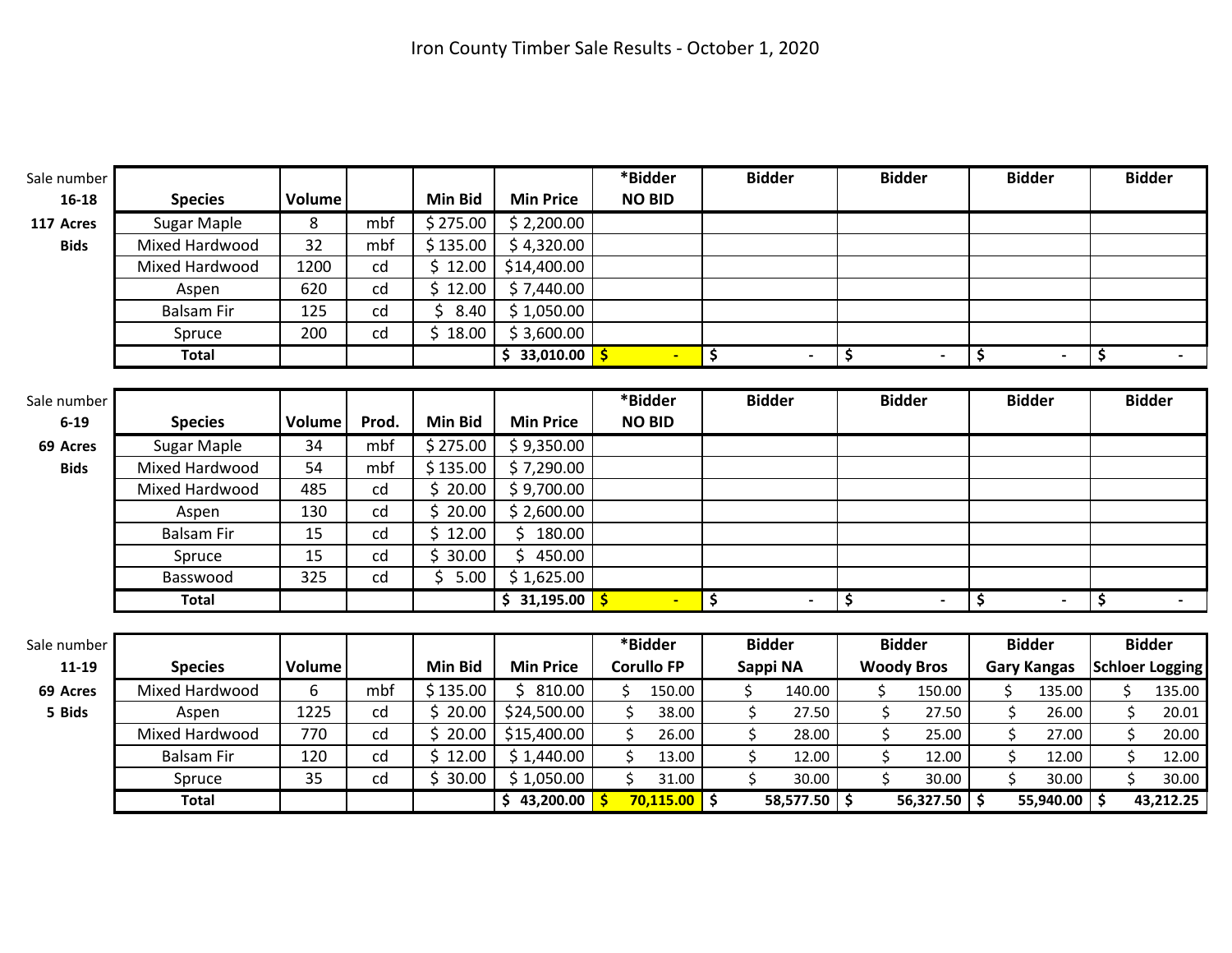| Sale number |                   |        |     |                |                  |     | *Bidder                | <b>Bidder</b> |                           | <b>Bidder</b>      |                | <b>Bidder</b>      |       | <b>Bidder</b> |
|-------------|-------------------|--------|-----|----------------|------------------|-----|------------------------|---------------|---------------------------|--------------------|----------------|--------------------|-------|---------------|
| 17-19       | <b>Species</b>    | Volume |     | <b>Min Bid</b> | <b>Min Price</b> |     | <b>Dalbeck Logging</b> |               | <b>Stella-Jones</b>       | <b>Bell Timber</b> |                | <b>Gary Kangas</b> |       |               |
| 74 Acres    | <b>Red Pine</b>   | 1500   | cd  | \$35.00        | \$52,500.00      | \$  | 85.41                  | \$            | 83.77                     | \$                 | 82.55          | \$                 | 80.10 |               |
| 4 Bids      | <b>Red Oak</b>    | 100    | cd  | 15.00<br>Ś.    | \$1,500.00       | \$  | 35.10                  | \$            | 25.00                     | \$                 | 15.05          | \$                 | 25.00 |               |
|             | Aspen             | 90     | cd  | Ś.<br>20.00    | \$1,800.00       | \$  | 45.10                  | \$            | 31.00                     | \$                 | 21.00          | \$                 | 25.00 |               |
|             | Mixed Hardwood    | 45     | cd  | 20.00          | 900.00<br>Š.     | \$  | 40.10                  | \$            | 30.00                     | \$                 | 21.00          | \$                 | 25.00 |               |
|             | Jack Pine         | 10     | cd  | \$25.00        | \$<br>250.00     | \$  | 40.10                  | Ś.            | 30.00                     | \$                 | 25.05          | \$                 | 35.00 |               |
|             | <b>Total</b>      |        |     |                | \$56,950.00      | -\$ | $137,889.50$ \$        |               | $132,595.00$ \$           | $128,415.50$ \$    |                | $126,375.00$ \$    |       | $\sim$        |
|             |                   |        |     |                |                  |     |                        |               |                           |                    |                |                    |       |               |
| Sale number |                   |        |     |                |                  |     | *Bidder                | <b>Bidder</b> |                           | <b>Bidder</b>      |                | <b>Bidder</b>      |       | <b>Bidder</b> |
| $25-19$     | <b>Species</b>    | Volume |     | <b>Min Bid</b> | <b>Min Price</b> |     | <b>Corullo FP</b>      |               | <b>Woody Bros</b>         |                    |                |                    |       |               |
| 51 Acres    | Aspen             | 715    | cd  | \$20.00        | \$14,300.00      | \$  | 24.00                  | Ś.            | 20.00                     |                    |                |                    |       |               |
| 2 Bids      | <b>Balsam Fir</b> | 515    | cd  | 10.00          | \$5,150.00       | \$  | 12.00                  | Ś.            | 10.00                     |                    |                |                    |       |               |
|             | Mixed Hardwood    | 415    | cd  | \$20.00        | \$8,300.00       | \$  | 24.00                  | Ś.            | 20.00                     |                    |                |                    |       |               |
|             | <b>Total</b>      |        |     |                | \$27,750.00      |     | $33,300.00$ \$         |               | $\overline{27,750.00}$ \$ |                    | $\blacksquare$ | \$                 |       | \$            |
|             |                   |        |     |                |                  |     |                        |               |                           |                    |                |                    |       |               |
| Sale number |                   |        |     |                |                  |     | *Bidder                | <b>Bidder</b> |                           | <b>Bidder</b>      |                | <b>Bidder</b>      |       | <b>Bidder</b> |
| $29-19$     | <b>Species</b>    | Volume |     | <b>Min Bid</b> | <b>Min Price</b> |     | Sappi NA               |               | <b>Woody Bros</b>         |                    |                |                    |       |               |
| 185 Acres   | <b>Hard Maple</b> | 55     | mbf | \$275.00       | \$15,125.00      | \$  | 355.00                 | \$            | 300.00                    |                    |                |                    |       |               |
| 2 Bids      | Basswood          | 34     | mbf | \$135.00       | \$4,590.00       | Ś.  | 190.00                 | \$            | 135.00                    |                    |                |                    |       |               |
|             | Mixed Hardwood    | 15     | mbf | \$135.00       | \$2,025.00       | \$  | 181.00                 | Ś.            | 175.00                    |                    |                |                    |       |               |
|             | Aspen             | 1750   | cd  | \$<br>20.00    | \$35,000.00      | \$  | 34.00                  | \$            | 23.00                     |                    |                |                    |       |               |
|             | Mixed Hardwood    | 1025   | cd  | \$<br>20.00    | \$20,500.00      | \$  | 30.00                  | \$            | 23.00                     |                    |                |                    |       |               |
|             | Basswood          | 130    | cd  | Ś<br>5.00      | \$<br>650.00     | \$  | 5.00                   | \$            | 5.00                      |                    |                |                    |       |               |
|             | Spruce            | 110    | cd  | \$<br>30.00    | \$3,300.00       | \$  | 30.00                  | \$            | 30.00                     |                    |                |                    |       |               |
|             | <b>Balsam Fir</b> | 85     | cd  | \$<br>12.00    | \$1,020.00       | \$  | 12.00                  | Ś.            | 12.00                     |                    |                |                    |       |               |
|             | <b>Total</b>      |        |     |                | \$2,210.00       |     | $123,920.00$ \$        |               | $92,510.00$ \$            |                    | $\blacksquare$ | \$                 |       | \$            |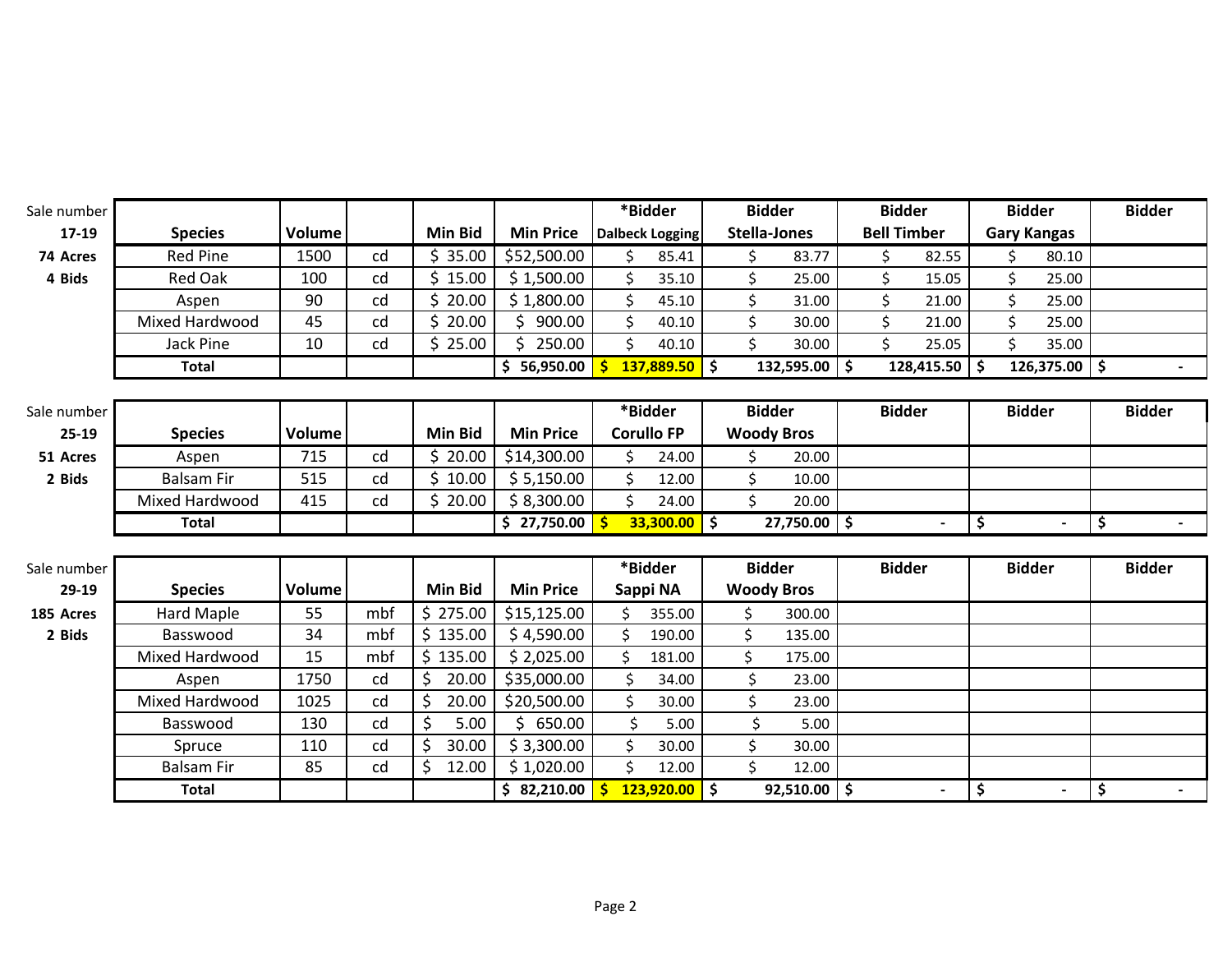| Sale number |                   |        |     |                |                  | *Bidder        |        | * Bidder      | <b>Bidder</b> | <b>Bidder</b>            | <b>Bidder</b> |
|-------------|-------------------|--------|-----|----------------|------------------|----------------|--------|---------------|---------------|--------------------------|---------------|
| $30-19$     | <b>Species</b>    | Volume |     | <b>Min Bid</b> | <b>Min Price</b> | Sappi NA       |        |               |               |                          |               |
| 61 Acres    | Hard Maple        |        | mbf | \$275.00       | \$1,925.00       |                | 277.00 |               |               |                          |               |
| 1 Bids      | Mixed Hardwood    | 11     | mbf | \$135.00       | \$1,485.00       |                | 137.00 |               |               |                          |               |
|             | Mixed Hardwood    | 780    | cd  | \$20.00        | \$15,600.00      |                | 22.20  |               |               |                          |               |
|             | Aspen             | 140    | cd  | 20.00          | \$2,800.00       |                | 23.00  |               |               |                          |               |
|             | Spruce            | 30     | cd  | \$27.00        | 810.00           |                | 27.00  |               |               |                          |               |
|             | <b>Balsam Fir</b> | 8      | cd  | \$10.00        | 80.00            |                | 10.00  |               |               |                          |               |
|             | Total             |        |     |                | 22,700.00<br>S.  | $24,872.00$ \$ |        |               | $\sim$        | $\overline{\phantom{0}}$ |               |
|             |                   |        |     |                |                  |                |        |               |               |                          |               |
| Sale number |                   |        |     |                |                  | *Bidder        |        | <b>Bidder</b> | <b>Bidder</b> | <b>Bidder</b>            | <b>Bidder</b> |

| $33-19$  | <b>Species</b>    | Volume |     | Min Bid                  | <b>Min Price</b> | <b>Woody Bros</b> |        |   |  |  |
|----------|-------------------|--------|-----|--------------------------|------------------|-------------------|--------|---|--|--|
| 71 Acres | Mixed Hardwood    | 10     | mbf | \$135.00                 | \$1,350.00       |                   | 135.00 |   |  |  |
| 1 Bids   | Aspen             | 480    | cd  | .20.00                   | \$9,600.00       |                   | 20.00  |   |  |  |
|          | Mixed Hardwood    | 750    | cd  | $\hat{ }$ 20.00   $\Box$ | \$15,000.00      |                   | 20.00  |   |  |  |
|          | <b>Balsam Fir</b> | 100    | cd  | 10.00                    | \$1,000.00       |                   | 10.00  |   |  |  |
|          | <b>Total</b>      |        |     |                          | 26,950.00        | $26,950.00$ \$    |        | - |  |  |

| Sale number |                   |               |     |         |                  | *Bidder        | <b>Bidder</b> | <b>Bidder</b> | <b>Bidder</b>            | <b>Bidder</b> |
|-------------|-------------------|---------------|-----|---------|------------------|----------------|---------------|---------------|--------------------------|---------------|
| $35-19$     | <b>Species</b>    | <b>Volume</b> |     | Min Bid | <b>Min Price</b> | <b>Wm Tank</b> |               |               |                          |               |
| 84 Acres    | Mixed Hardwood    | 43            | mbf | 122.00  | $$5,246.00$ $$$  | 175.00         |               |               |                          |               |
| 1 Bids      | Mixed Hardwood    | 950           | cd  | 19.00   | \$18,050.00      | 23.09          |               |               |                          |               |
|             | Aspen             | 350           | cd  | 18.00   | \$6,300.00       | 25.03          |               |               |                          |               |
|             | <b>Balsam Fir</b> | 170           | cd  | 9.00    | \$1,530.00       | 12.00          |               |               |                          |               |
|             | Spruce            | 60            | cd  | 20.00   | \$1,200.00       | 30.00          |               |               |                          |               |
|             | <b>Total</b>      |               |     |         | 32,326.00 $ $    | 42,061.00 \$   |               | $\sim$        | $\overline{\phantom{0}}$ |               |

| Sale number |                   |        |     |                |                     |     | *Bidder           | <b>Bidder</b>      | <b>Bidder</b>            | <b>Bidder</b>            | <b>Bidder</b> |
|-------------|-------------------|--------|-----|----------------|---------------------|-----|-------------------|--------------------|--------------------------|--------------------------|---------------|
| $5-20$      | <b>Species</b>    | Volume |     | <b>Min Bid</b> | <b>Min Price</b>    |     | <b>Corullo FP</b> | <b>Gary Kangas</b> |                          |                          |               |
| 101 Acres   | Sugar Maple       |        | mbf | \$275.00       | 825.00              |     | 290.00            | 275.00             |                          |                          |               |
| 2 Bids      | Mixed Hardwood    | 15     | mbf | \$135.00       | \$2,025.00          |     | 150.00            | 135.00             |                          |                          |               |
|             | Mixed Hardwood    | 900    | cd  |                | 20.00 \$18,000.00   |     | 26.00             | 22.00              |                          |                          |               |
|             | Aspen             | 550    | cd  |                | 20.00   \$11,000.00 |     | 36.00             | 22.00              |                          |                          |               |
|             | <b>Balsam Fir</b> | 80     | cd  | 10.00          | 800.00              |     | 12.00             | 10.00              |                          |                          |               |
|             | Spruce            | 275    | cd  | 27.00          | \$7,425.00          |     | 28.00             | 27.00              |                          |                          |               |
|             | Total             |        |     |                | 40,075.00           | $-$ | $54,980.00$ \$    | 42,975.00          | $\overline{\phantom{0}}$ | $\overline{\phantom{a}}$ |               |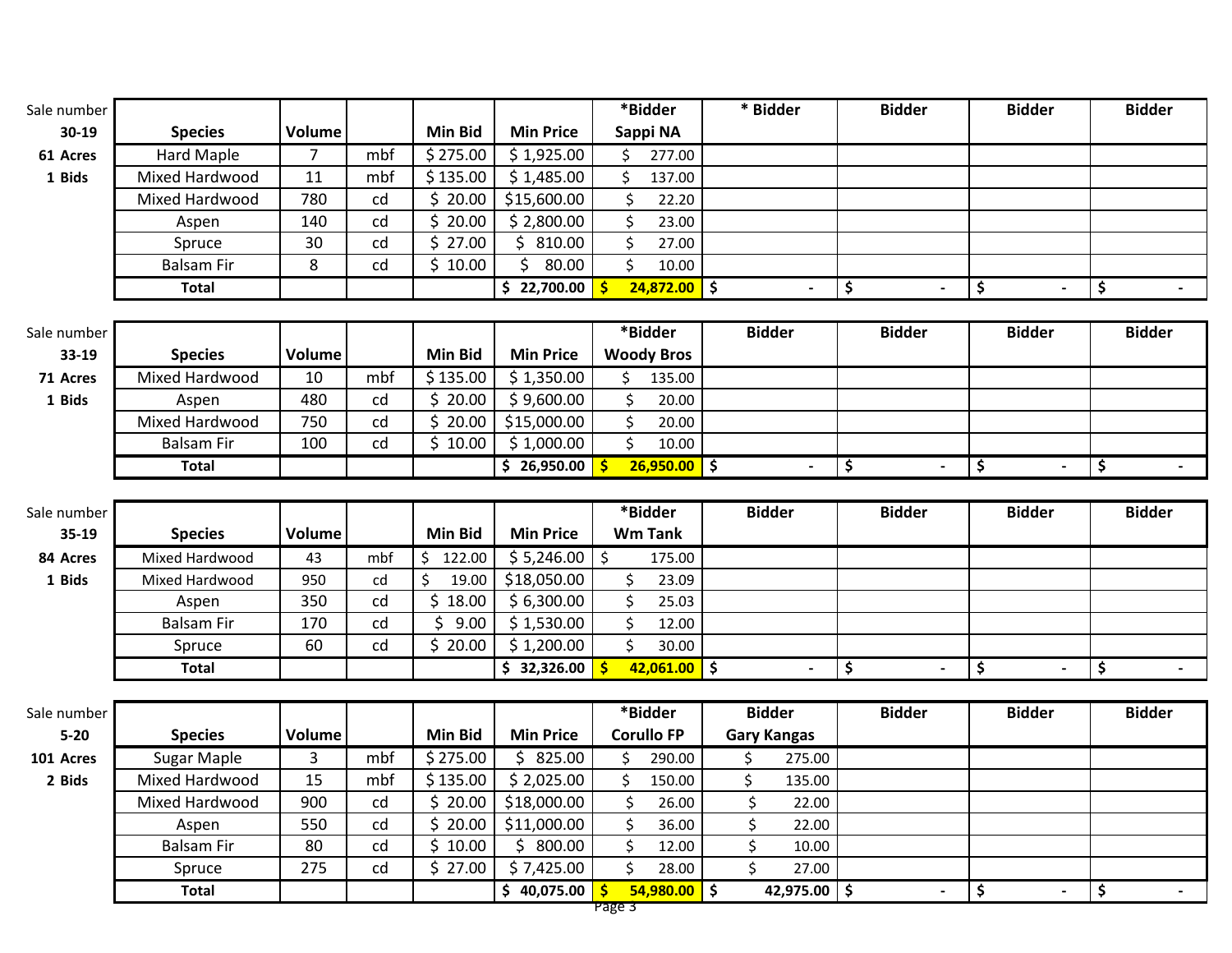| Sale number |                       |               |     |                |                  | *Bidder               |    | <b>Bidder</b>     | <b>Bidder</b>          | <b>Bidder</b>                      | <b>Bidder</b> |                  |
|-------------|-----------------------|---------------|-----|----------------|------------------|-----------------------|----|-------------------|------------------------|------------------------------------|---------------|------------------|
| $6 - 20$    | <b>Species</b>        | Volume        |     | <b>Min Bid</b> | <b>Min Price</b> | Sappi NA              |    | <b>Woody Bros</b> | <b>Gary Kangas</b>     |                                    |               |                  |
| 61 Acres    | Mixed Hardwood        | 24            | mbf | \$135.00       | \$3,240.00       | 140.00<br>\$          |    | 150.00<br>\$.     | 135.00<br>Ś.           |                                    |               |                  |
| 3 Bids      | <b>Mixed Hardwood</b> | 1025          | cd  | \$20.00        | \$20,500.00      | \$<br>29.50           |    | \$<br>30.00       | \$<br>26.00            |                                    |               |                  |
|             | Aspen                 | 280           | cd  | Ś.<br>20.00    | \$5,600.00       | \$<br>28.00           |    | \$<br>25.00       | \$<br>21.00            |                                    |               |                  |
|             | <b>Balsam Fir</b>     | 20            | cd  | Ś.<br>10.00    | \$200.00         | \$<br>10.00           |    | \$<br>10.00       | \$<br>10.00            |                                    |               |                  |
|             | Spruce                | 60            | cd  | \$27.00        | \$1,620.00       | \$<br>27.00           |    | \$<br>27.00       | \$<br>27.00            |                                    |               |                  |
|             | <b>Total</b>          |               |     |                | \$31,160.00      | $43,257.50$ \$        |    | $43,170.00$ \$    | $37,590.00$ \$         |                                    | \$            |                  |
|             |                       |               |     |                |                  |                       |    |                   |                        |                                    |               |                  |
| Sale number |                       |               |     |                |                  | *Bidder               |    | <b>Bidder</b>     | <b>Bidder</b>          | <b>Bidder</b>                      | <b>Bidder</b> |                  |
| $7 - 20$    | <b>Species</b>        | <b>Volume</b> |     | <b>Min Bid</b> | <b>Min Price</b> | <b>NO BID</b>         |    |                   |                        |                                    |               |                  |
| 88 Acres    | <b>Mixed Hardwood</b> | 12            | mbf | \$135.00       | \$1,620.00       |                       |    |                   |                        |                                    |               |                  |
| <b>Bids</b> | Mixed Hardwood        | 830           | cd  | \$20.00        | \$16,600.00      |                       |    |                   |                        |                                    |               |                  |
|             | Aspen                 | 450           | cd  | Ś.<br>20.00    | \$9,000.00       |                       |    |                   |                        |                                    |               |                  |
|             | <b>Balsam Fir</b>     | 145           | cd  | \$10.00        | \$1,450.00       |                       |    |                   |                        |                                    |               |                  |
|             | Spruce                | 105           | cd  | Ś.<br>27.00    | \$2,835.00       |                       |    |                   |                        |                                    |               |                  |
|             | Basswood              | 50            | cd  | \$<br>5.00     | 250.00<br>Š.     |                       |    |                   |                        |                                    |               |                  |
|             | <b>Total</b>          |               |     |                | \$31,755.00      | $\blacksquare$        | \$ | $\sim$            | \$<br>$\blacksquare$   | $\vert \mathsf{s} \vert$<br>$\sim$ | \$            | $\sim$ 100 $\mu$ |
|             |                       |               |     |                |                  |                       |    |                   |                        |                                    |               |                  |
| Sale number |                       |               |     |                |                  | *Bidder               |    | <b>Bidder</b>     | <b>Bidder</b>          | <b>Bidder</b>                      | <b>Bidder</b> |                  |
| $8 - 20$    | <b>Species</b>        | <b>Volume</b> |     | <b>Min Bid</b> | <b>Min Price</b> | <b>Wm Tank</b>        |    | Sappi NA          | <b>Scholer Logging</b> |                                    |               |                  |
| 68 Acres    | Mixed Hardwood        | $\mathbf{1}$  | mbf | \$135.00       | \$135.00         | \$<br>185.00          | \$ | 135.00            | \$<br>135.00           |                                    |               |                  |
| 3 Bids      | Aspen                 | 1695          | cd  | \$20.00        | \$33,900.00      | \$<br>41.50           |    | \$<br>27.50       | \$<br>21.00            |                                    |               |                  |
|             | <b>Mixed Hardwood</b> | 295           | cd  | Ś.<br>20.00    | \$5,900.00       | \$<br>30.00           |    | Ś.<br>26.00       | Ś<br>20.00             |                                    |               |                  |
|             | Mixed Softwood        | 40            | cd  | \$12.00        | Ś.<br>480.00     | \$<br>12.00           |    | Ś.<br>12.00       | Ś.<br>12.00            |                                    |               |                  |
|             | <b>Total</b>          |               |     |                | \$40,415.00      | $79,857.50$ \$<br>-\$ |    | 54,897.50 \$      | 42,110.00 $\vert$ \$   | $\blacksquare$                     | \$            | $\sim$           |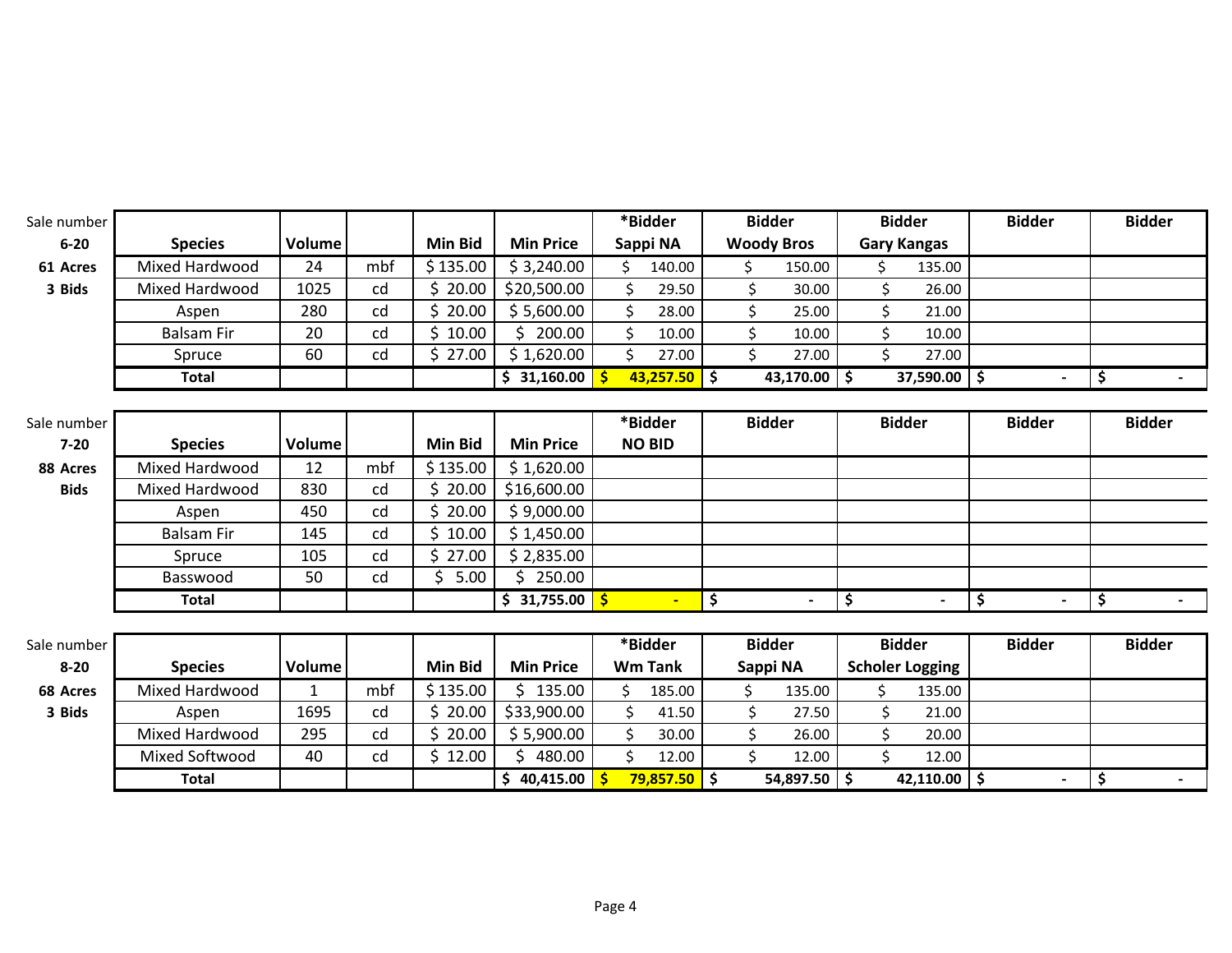| Sale number |                        |        |     |                |                  | *Bidder         | <b>Bidder</b>  | <b>Bidder</b>        | <b>Bidder</b>        | <b>Bidder</b> |
|-------------|------------------------|--------|-----|----------------|------------------|-----------------|----------------|----------------------|----------------------|---------------|
| $9 - 20$    | <b>Species</b>         | Volume |     | <b>Min Bid</b> | <b>Min Price</b> | Sappi NA        |                |                      |                      |               |
| 83 Acres    | Hard Maple             | 10     | mbf | \$275.00       | \$2,750.00       | \$<br>275.00    |                |                      |                      |               |
| 1 Bids      | Mixed Hardwood         | 9      | mbf | \$135.00       | \$1,215.00       | Ś.<br>135.00    |                |                      |                      |               |
|             | Basswood               | 50     | mbf | \$135.00       | \$6,750.00       | \$<br>135.00    |                |                      |                      |               |
|             | Mixed Hardwood         | 650    | cd  | \$20.00        | \$13,000.00      | \$<br>20.00     |                |                      |                      |               |
|             | Basswood               | 200    | cd  | 5.00<br>\$     | \$1,000.00       | $\zeta$<br>5.00 |                |                      |                      |               |
|             | Aspen                  | 165    | cd  | \$20.00        | \$3,300.00       | \$<br>20.00     |                |                      |                      |               |
|             | Spruce                 | 35     | cd  | \$<br>27.00    | 945.00<br>\$.    | \$<br>27.00     |                |                      |                      |               |
|             | <b>Balsam Fir</b>      | 25     | cd  | \$10.00        | 250.00<br>\$     | \$<br>10.00     |                |                      |                      |               |
|             | <b>Total</b>           |        |     |                | \$29,210.00      | $29,210.00$ \$  | $\blacksquare$ | \$<br>$\overline{a}$ | \$<br>$\blacksquare$ | \$            |
|             |                        |        |     |                |                  |                 |                |                      |                      |               |
| Sale number |                        |        |     |                |                  | *Bidder         | <b>Bidder</b>  | <b>Bidder</b>        | <b>Bidder</b>        | <b>Bidder</b> |
| $10 - 20$   | <b>Species</b>         | Volume |     | <b>Min Bid</b> | <b>Min Price</b> | <b>NO BID</b>   |                |                      |                      |               |
| 179 Acres   | Mixed Hardwood         | 35     | mbf | \$135.00       | \$4,725.00       |                 |                |                      |                      |               |
| <b>Bids</b> | Mixed Hardwood         | 1610   | cd  | \$16.40        | \$26,404.00      |                 |                |                      |                      |               |
|             | Aspen                  | 1000   | cd  | \$16.00        | \$16,000.00      |                 |                |                      |                      |               |
|             | <b>Balsam Fir</b>      | 190    | cd  | \$<br>8.00     | \$1,520.00       |                 |                |                      |                      |               |
|             | Spruce                 | 130    | cd  | \$21.60        | \$2,808.00       |                 |                |                      |                      |               |
|             | <b>Total</b>           |        |     |                | \$51,457.00      | $\blacksquare$  | \$<br>$\sim$   | \$<br>$\blacksquare$ | \$<br>$\blacksquare$ | \$            |
|             |                        |        |     |                |                  |                 |                |                      |                      |               |
| Sale number |                        |        |     |                |                  | *Bidder         | <b>Bidder</b>  | <b>Bidder</b>        | <b>Bidder</b>        | <b>Bidder</b> |
| 11-20       | <b>Species</b>         | Volume |     | <b>Min Bid</b> | <b>Min Price</b> | Sappi NA        |                |                      |                      |               |
| 132 Acres   | <b>Hard Maple</b>      | 35     | mbf | \$275.00       | \$9,625.00       | \$<br>295.00    |                |                      |                      |               |
| 1 Bids      | Basswood               | 21     | mbf | \$135.00       | \$2,835.00       | \$<br>175.00    |                |                      |                      |               |
|             | <b>Mixed Hardwoods</b> | 20     | mbf | \$135.00       | \$2,700.00       | \$<br>161.00    |                |                      |                      |               |
|             | <b>Mixed Hardwoods</b> | 1450   | cd  | \$20.00        | \$29,000.00      | \$<br>22.00     |                |                      |                      |               |
|             | Aspen                  | 625    | cd  | \$<br>20.00    | \$12,500.00      | \$<br>23.00     |                |                      |                      |               |
|             | Basswood               | 185    | cd  | \$<br>5.00     | \$925.00         | \$<br>5.00      |                |                      |                      |               |
|             | White Spruce           | 130    | cd  | \$27.00        | \$3,510.00       | \$<br>27.00     |                |                      |                      |               |
|             | <b>Balsam Fir</b>      | 70     | cd  | \$10.00        | \$700.00         | \$<br>10.00     |                |                      |                      |               |
|             | <b>Total</b>           |        |     |                | \$61,795.00      | $68,630.00$ \$  | $\blacksquare$ | \$<br>$\blacksquare$ | \$<br>$\blacksquare$ | \$<br>$\sim$  |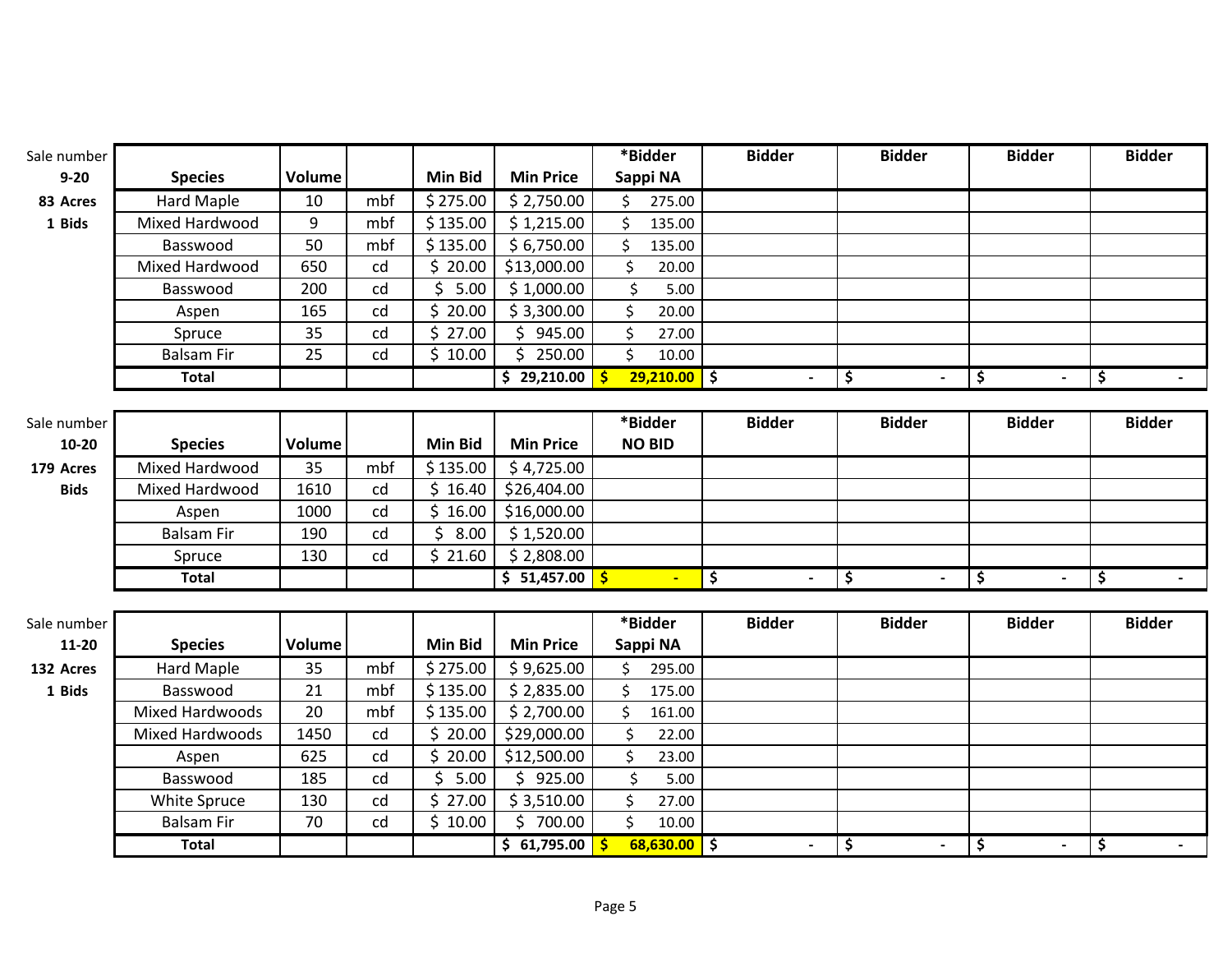| Sale number |                        |               |     |                |                       | *Bidder                |                 |                          | <b>Bidder</b>          |       |                                 | <b>Bidder</b> |                                 | <b>Bidder</b>      |                                 | <b>Bidder</b>     |
|-------------|------------------------|---------------|-----|----------------|-----------------------|------------------------|-----------------|--------------------------|------------------------|-------|---------------------------------|---------------|---------------------------------|--------------------|---------------------------------|-------------------|
| 12-20       | <b>Species</b>         | <b>Volume</b> |     | <b>Min Bid</b> | <b>Min Price</b>      | <b>Corullo FP</b>      |                 |                          | <b>Schloer Logging</b> |       |                                 | Sappi NA      |                                 |                    |                                 |                   |
| 48 Acres    | Basswood               | $\mathbf{1}$  | mbf | \$135.00       | \$135.00              | \$                     | 135.00          |                          | \$<br>135.00           |       | \$                              | 135.00        |                                 |                    |                                 |                   |
| 3 Bids      | Mixed Hardood          | $\mathbf{1}$  | mbf | \$135.00       | \$135.00              | \$                     | 135.00          |                          | \$<br>135.00           |       | \$                              | 135.00        |                                 |                    |                                 |                   |
|             | Aspen                  | 1400          | cd  | \$20.00        | \$28,000.00           | \$                     | 38.00           |                          | \$                     | 30.00 | \$                              | 28.25         |                                 |                    |                                 |                   |
|             | <b>Mixed Hardwoods</b> | 125           | cd  | \$<br>20.00    | \$2,500.00            | \$                     | 25.00           |                          | \$                     | 20.00 | \$                              | 25.50         |                                 |                    |                                 |                   |
|             | Basswood               | 60            | cd  | \$<br>5.00     | \$300.00              | \$                     | 7.00            |                          | \$                     | 5.00  | \$                              | 5.00          |                                 |                    |                                 |                   |
|             | White Spruce           | 50            | cd  | \$<br>27.00    | \$1,350.00            | \$                     | 28.00           |                          | \$                     | 27.00 | \$                              | 27.00         |                                 |                    |                                 |                   |
|             | <b>Balsam Fir</b>      | 25            | cd  | \$10.00        | \$250.00              | \$                     | 12.00           |                          | \$                     | 10.00 | \$                              | 10.00         |                                 |                    |                                 |                   |
|             | <b>Total</b>           |               |     |                | \$32,670.00           |                        | $58,715.00$ \$  |                          | $46,670.00$ \$         |       |                                 | 44,907.50 \$  |                                 | $\blacksquare$     | \$                              | $\sim$            |
| Sale number |                        |               |     |                |                       | *Bidder                |                 |                          | <b>Bidder</b>          |       |                                 | <b>Bidder</b> |                                 | <b>Bidder</b>      |                                 | <b>Bidder</b>     |
| 13-20       | <b>Species</b>         | <b>Volume</b> |     | <b>Min Bid</b> | <b>Min Price</b>      | <b>Dalbeck Logging</b> |                 |                          | <b>Gary Kangas</b>     |       |                                 | Stella-Jones  |                                 | <b>Bell Timber</b> |                                 | <b>Corullo FP</b> |
| 75 Acres    | <b>Red Pine</b>        | 1700          | cd  | \$40.00        | \$68,000.00           | \$                     | 85.40           |                          | \$                     | 77.10 | \$                              | 75.02         |                                 | \$<br>66.26        |                                 | 47.00<br>Ś.       |
| 5 Bids      | <b>Total</b>           |               |     |                | \$68,000.00           |                        | $145,180.00$ \$ |                          | $131,070.00$ \$        |       |                                 | 127,534.00 \$ |                                 | $112,642.00$ \$    |                                 | 79,900.00         |
|             |                        |               |     |                |                       |                        |                 |                          |                        |       |                                 |               |                                 |                    |                                 |                   |
| Sale number |                        |               |     |                |                       | *Bidder                |                 |                          | <b>Bidder</b>          |       |                                 | <b>Bidder</b> |                                 | <b>Bidder</b>      |                                 | <b>Bidder</b>     |
| 14-20       | <b>Species</b>         | Volume        |     | <b>Min Bid</b> | <b>Min Price</b>      | <b>NO BID</b>          |                 |                          |                        |       |                                 |               |                                 |                    |                                 |                   |
| 88 Acres    | Sugar Maple            | 9             | mbf | \$231.00       | \$2,079.00            |                        |                 |                          |                        |       |                                 |               |                                 |                    |                                 |                   |
| <b>Bids</b> | Mixed Hardwood         | 30            | mbf | \$113.00       | \$3,390.00            |                        |                 |                          |                        |       |                                 |               |                                 |                    |                                 |                   |
|             | Mixed Hardwood         | 875           | cd  | \$16.60        | \$14,525.00           |                        |                 |                          |                        |       |                                 |               |                                 |                    |                                 |                   |
|             | Aspen                  | 80            | cd  | \$16.80        | \$1,344.00            |                        |                 |                          |                        |       |                                 |               |                                 |                    |                                 |                   |
|             | <b>Balsam Fir</b>      | 145           | cd  | \$<br>8.40     | \$1,218.00            |                        |                 |                          |                        |       |                                 |               |                                 |                    |                                 |                   |
|             | Spruce                 | 100           | cd  | \$22.40        | \$2,240.00            |                        |                 |                          |                        |       |                                 |               |                                 |                    |                                 |                   |
|             | <b>Total</b>           |               |     |                | $\frac{24,796.00}{2}$ | Ŝ.                     |                 | $\overline{\phantom{a}}$ |                        |       | $\overline{\boldsymbol{\zeta}}$ |               | $\overline{\boldsymbol{\zeta}}$ |                    | $\overline{\boldsymbol{\zeta}}$ |                   |
|             |                        |               |     |                |                       |                        |                 |                          |                        |       |                                 |               |                                 |                    |                                 |                   |
| Sale number |                        |               |     |                |                       | *Bidder                |                 |                          | <b>Bidder</b>          |       |                                 | <b>Bidder</b> |                                 | <b>Bidder</b>      |                                 | <b>Bidder</b>     |
| 15-20       | <b>Species</b>         | Volume        |     | <b>Min Bid</b> | <b>Min Price</b>      | <b>NO BID</b>          |                 |                          |                        |       |                                 |               |                                 |                    |                                 |                   |
| 138 Acres   | Mixed Hardwood         | 40            | mbf | \$135.00       | \$5,400.00            |                        |                 |                          |                        |       |                                 |               |                                 |                    |                                 |                   |
| <b>Bids</b> | <b>Hard Maple</b>      | 55            | mbf | \$275.00       | \$15,125.00           |                        |                 |                          |                        |       |                                 |               |                                 |                    |                                 |                   |
|             | Mixed Hardwood         | 850           | cd  | \$20.00        | \$17,000.00           |                        |                 |                          |                        |       |                                 |               |                                 |                    |                                 |                   |
|             | Aspen                  | 200           | cd  | \$<br>20.00    | \$4,000.00            |                        |                 |                          |                        |       |                                 |               |                                 |                    |                                 |                   |
|             | <b>Balsam Fir</b>      | 175           | cd  | \$<br>10.00    | \$1,750.00            |                        |                 |                          |                        |       |                                 |               |                                 |                    |                                 |                   |
|             | <b>Red Pine</b>        | 25            | cd  | \$39.60        | \$990.00              |                        |                 |                          |                        |       |                                 |               |                                 |                    |                                 |                   |
|             | <b>Total</b>           |               |     |                | \$44,265.00           |                        | ÷               | $\ddot{\bm{\zeta}}$      |                        |       | \$                              |               | \$                              |                    | \$                              |                   |